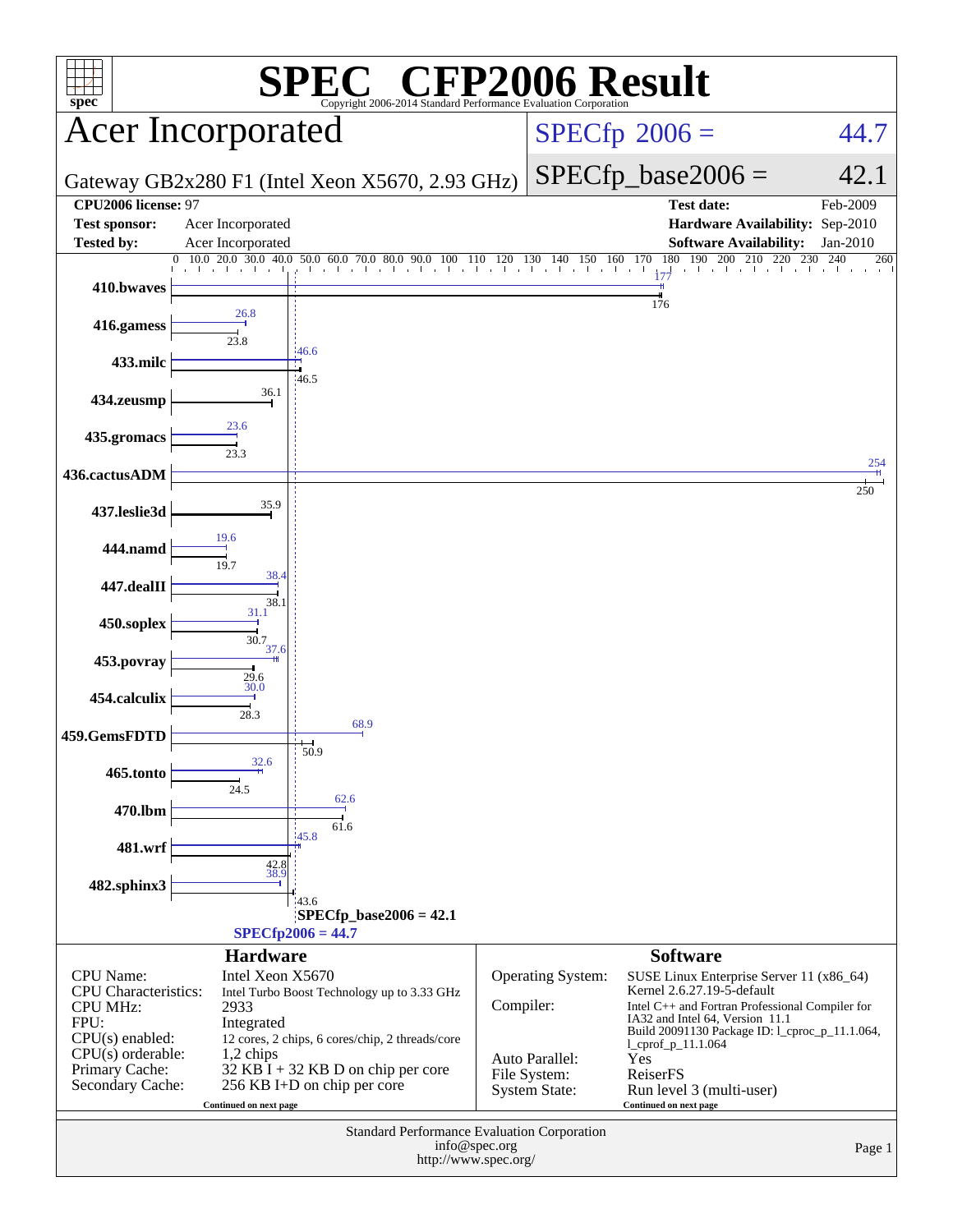

# Acer Incorporated

#### $SPECfp2006 = 44.7$  $SPECfp2006 = 44.7$

Gateway GB2x280 F1 (Intel Xeon X5670, 2.93 GHz)

 $SPECfp\_base2006 = 42.1$ 

| <b>CPU2006 license: 97</b>                                                 |                                                                                                                          |                                                            | <b>Test date:</b><br>Feb-2009               |
|----------------------------------------------------------------------------|--------------------------------------------------------------------------------------------------------------------------|------------------------------------------------------------|---------------------------------------------|
| <b>Test sponsor:</b>                                                       | Acer Incorporated                                                                                                        |                                                            | <b>Hardware Availability: Sep-2010</b>      |
| <b>Tested by:</b>                                                          | Acer Incorporated                                                                                                        |                                                            | <b>Software Availability:</b><br>$Jan-2010$ |
| L3 Cache:<br>Other Cache:<br>Memory:<br>Disk Subsystem:<br>Other Hardware: | 12 MB I+D on chip per chip<br>None<br>48 GB (6 x 8 GB DDR3-1333 RDIMM, ECC, CL9)<br>1 x 500 GB SATA II, 7200 RPM<br>None | <b>Base Pointers:</b><br>Peak Pointers:<br>Other Software: | $64$ -bit<br>$32/64$ -bit<br>None           |

**[Results Table](http://www.spec.org/auto/cpu2006/Docs/result-fields.html#ResultsTable)**

| Results Table          |                                                                                                          |       |                |       |                |             |                |              |                |              |                |              |
|------------------------|----------------------------------------------------------------------------------------------------------|-------|----------------|-------|----------------|-------------|----------------|--------------|----------------|--------------|----------------|--------------|
|                        | <b>Base</b>                                                                                              |       |                |       |                | <b>Peak</b> |                |              |                |              |                |              |
| <b>Benchmark</b>       | <b>Seconds</b>                                                                                           | Ratio | <b>Seconds</b> | Ratio | <b>Seconds</b> | Ratio       | <b>Seconds</b> | <b>Ratio</b> | <b>Seconds</b> | <b>Ratio</b> | <b>Seconds</b> | <b>Ratio</b> |
| $410$ .bwayes          | 77.3                                                                                                     | 176   | 77.1           | 176   | 76.9           | 177         | 77.1           | 176          | 76.7           | 177          | 76.7           | <u>177</u>   |
| $416$ .gamess          | 823                                                                                                      | 23.8  | 824            | 23.8  | 826            | 23.7        | 740            | 26.5         | 732            | 26.8         | 731            | 26.8         |
| 433.milc               | 199                                                                                                      | 46.2  | 197            | 46.5  | 198            | 46.5        | 197            | 46.6         | 197            | 46.6         | 197            | 46.7         |
| 434.zeusmp             | 252                                                                                                      | 36.1  | 253            | 36.0  | 251            | 36.3        | 252            | 36.1         | 253            | 36.0         | 251            | 36.3         |
| $435$ .gromacs         | 307                                                                                                      | 23.3  | 307            | 23.3  | 305            | 23.4        | 302            | 23.6         | 302            | 23.6         | 304            | 23.5         |
| 436.cactusADM          | 47.8                                                                                                     | 250   | 47.8           | 250   | 46.6           | 257         | 46.8           | 255          | 47.0           | 254          | 47.0           | 254          |
| 437.leslie3d           | 264                                                                                                      | 35.6  | 262            | 35.9  | 261            | 36.0        | 264            | 35.6         | 262            | 35.9         | 261            | 36.0         |
| 444.namd               | 407                                                                                                      | 19.7  | 407            | 19.7  | 408            | 19.7        | 409            | <b>19.6</b>  | 409            | 19.6         | 409            | 19.6         |
| $ 447 \text{.}$ dealII | 300                                                                                                      | 38.1  | 301            | 38.0  | 298            | 38.3        | 298            | 38.4         | 298            | 38.4         | 298            | 38.4         |
| $450$ .soplex          | 271                                                                                                      | 30.7  | 272            | 30.7  | 271            | 30.8        | 268            | 31.2         | 269            | 31.0         | 268            | 31.1         |
| $ 453$ . povray        | 180                                                                                                      | 29.6  | 183            | 29.1  | 180            | 29.6        | 141            | 37.6         | 144            | 37.0         | 139            | 38.3         |
| $ 454$ .calculix       | 293                                                                                                      | 28.2  | 292            | 28.3  | 291            | 28.3        | 275            | 30.0         | 275            | 30.0         | 277            | 29.8         |
| 459.GemsFDTD           | 208                                                                                                      | 50.9  | 226            | 47.0  | 208            | 51.1        | 154            | 68.9         | 154            | 68.9         | 154            | 69.0         |
| 465.tonto              | 403                                                                                                      | 24.4  | 401            | 24.5  | 402            | 24.5        | 316            | 31.1         | 301            | 32.6         | 300            | 32.8         |
| 470.1bm                | 223                                                                                                      | 61.6  | 223            | 61.6  | 223            | 61.5        | 220            | 62.5         | 220            | 62.6         | 220            | 62.6         |
| 481.wrf                | 261                                                                                                      | 42.7  | 260            | 42.9  | 261            | 42.8        | 244            | 45.8         | 245            | 45.7         | 241            | 46.4         |
| 482.sphinx3            | 444                                                                                                      | 43.9  | 448            | 43.5  | 447            | 43.6        | 502            | 38.8         | 497            | 39.2         | 501            | <u>38.9</u>  |
|                        | Results appear in the order in which they were run. Bold underlined text indicates a median measurement. |       |                |       |                |             |                |              |                |              |                |              |

#### **[Operating System Notes](http://www.spec.org/auto/cpu2006/Docs/result-fields.html#OperatingSystemNotes)**

 'ulimit -s unlimited' was used to set the stack size to unlimited prior to run OMP\_NUM\_THREADS set to number of cores KMP\_AFFINITY set to granularity=fine,scatter KMP\_STACKSIZE set to 200M

#### **[Platform Notes](http://www.spec.org/auto/cpu2006/Docs/result-fields.html#PlatformNotes)**

 Fan speed set to full Speed (ie. Enterprise Blade mode) with Smart Blade Console through CMM (Chassis Management Module)

> Standard Performance Evaluation Corporation [info@spec.org](mailto:info@spec.org) <http://www.spec.org/>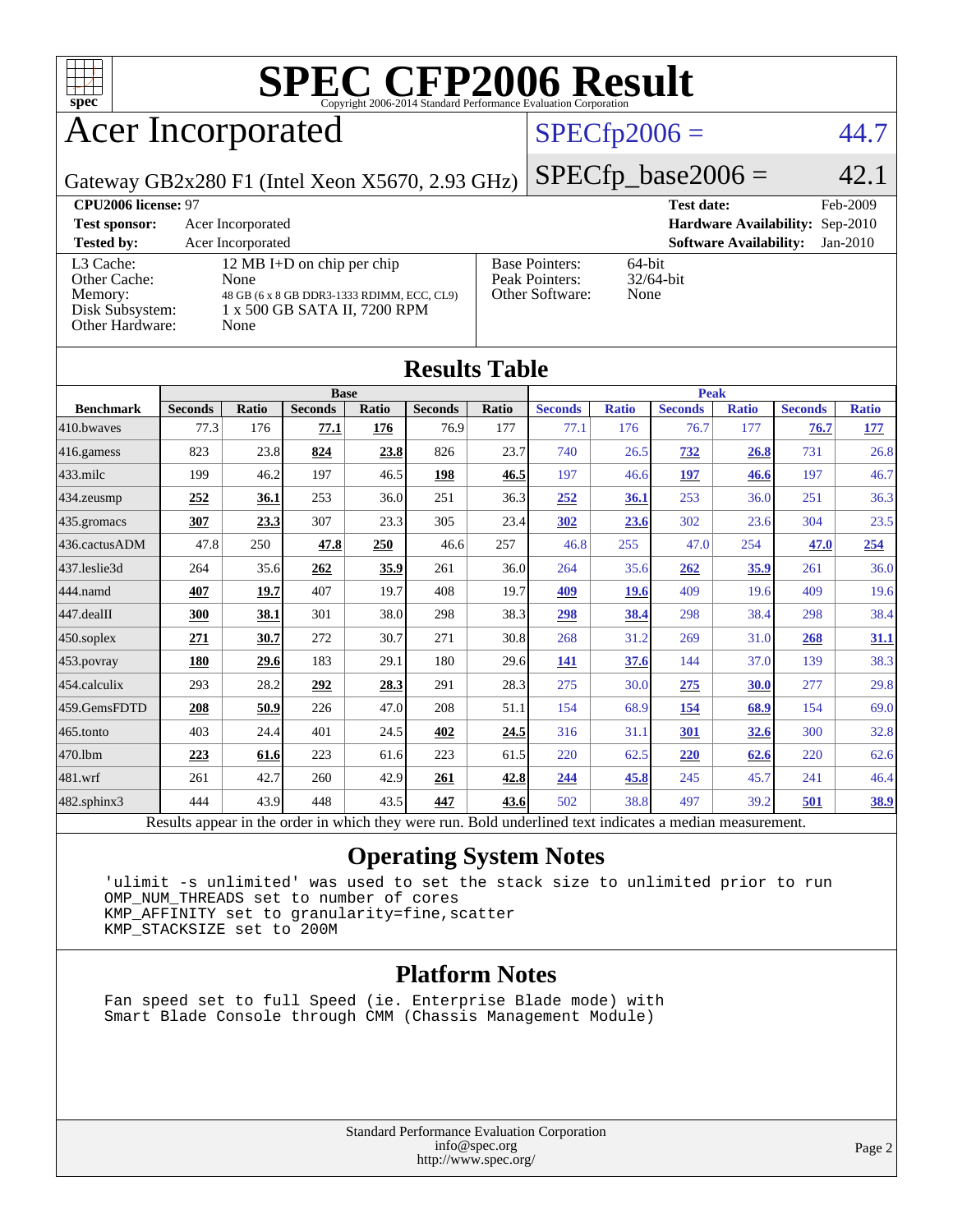## Acer Incorporated

 $SPECTp2006 = 44.7$ 

Gateway GB2x280 F1 (Intel Xeon X5670, 2.93 GHz)

**[Test sponsor:](http://www.spec.org/auto/cpu2006/Docs/result-fields.html#Testsponsor)** Acer Incorporated **[Hardware Availability:](http://www.spec.org/auto/cpu2006/Docs/result-fields.html#HardwareAvailability)** Sep-2010 **[Tested by:](http://www.spec.org/auto/cpu2006/Docs/result-fields.html#Testedby)** Acer Incorporated **[Software Availability:](http://www.spec.org/auto/cpu2006/Docs/result-fields.html#SoftwareAvailability)** Jan-2010

 $SPECTp\_base2006 = 42.1$ **[CPU2006 license:](http://www.spec.org/auto/cpu2006/Docs/result-fields.html#CPU2006license)** 97 **[Test date:](http://www.spec.org/auto/cpu2006/Docs/result-fields.html#Testdate)** Feb-2009

#### **[General Notes](http://www.spec.org/auto/cpu2006/Docs/result-fields.html#GeneralNotes)**

Binaries were compiled on SLES 10 with Binutils 2.18.50.0.7.20080502

 The Acer AB2x280 F1, and Gateway GB2x280 F1 are electronically equivalent. This result was measured on Gateway GB2x280 F1.

#### **[Base Compiler Invocation](http://www.spec.org/auto/cpu2006/Docs/result-fields.html#BaseCompilerInvocation)**

 $C$  benchmarks:<br>icc  $-m64$ 

[C++ benchmarks:](http://www.spec.org/auto/cpu2006/Docs/result-fields.html#CXXbenchmarks) [icpc -m64](http://www.spec.org/cpu2006/results/res2010q3/cpu2006-20100715-12382.flags.html#user_CXXbase_intel_icpc_64bit_bedb90c1146cab66620883ef4f41a67e)

[Fortran benchmarks](http://www.spec.org/auto/cpu2006/Docs/result-fields.html#Fortranbenchmarks): [ifort -m64](http://www.spec.org/cpu2006/results/res2010q3/cpu2006-20100715-12382.flags.html#user_FCbase_intel_ifort_64bit_ee9d0fb25645d0210d97eb0527dcc06e)

[Benchmarks using both Fortran and C](http://www.spec.org/auto/cpu2006/Docs/result-fields.html#BenchmarksusingbothFortranandC):<br>icc -m64 ifort -m64  $-m64$  ifort  $-m64$ 

410.bwayes: DODEC CDU LD64

### **[Base Portability Flags](http://www.spec.org/auto/cpu2006/Docs/result-fields.html#BasePortabilityFlags)**

| 410.0Waves. - DSPEC CPU LP04               |                                                                |
|--------------------------------------------|----------------------------------------------------------------|
| 416.gamess: -DSPEC_CPU_LP64                |                                                                |
| 433.milc: -DSPEC CPU LP64                  |                                                                |
| 434.zeusmp: -DSPEC_CPU_LP64                |                                                                |
| 435.gromacs: -DSPEC_CPU_LP64 -nofor_main   |                                                                |
| 436.cactusADM: -DSPEC_CPU_LP64 -nofor_main |                                                                |
| 437.leslie3d: -DSPEC CPU LP64              |                                                                |
| 444.namd: -DSPEC CPU LP64                  |                                                                |
| 447.dealII: -DSPEC CPU LP64                |                                                                |
| 450.soplex: -DSPEC_CPU_LP64                |                                                                |
| 453.povray: -DSPEC_CPU_LP64                |                                                                |
| 454.calculix: -DSPEC CPU LP64 -nofor main  |                                                                |
| 459. GemsFDTD: - DSPEC CPU LP64            |                                                                |
| 465.tonto: -DSPEC CPU LP64                 |                                                                |
| 470.1bm: - DSPEC CPU LP64                  |                                                                |
|                                            | 481.wrf: -DSPEC CPU LP64 -DSPEC CPU CASE FLAG -DSPEC CPU LINUX |
| 482.sphinx3: -DSPEC CPU LP64               |                                                                |
|                                            |                                                                |

### **[Base Optimization Flags](http://www.spec.org/auto/cpu2006/Docs/result-fields.html#BaseOptimizationFlags)**

[C benchmarks](http://www.spec.org/auto/cpu2006/Docs/result-fields.html#Cbenchmarks): [-xSSE4.2](http://www.spec.org/cpu2006/results/res2010q3/cpu2006-20100715-12382.flags.html#user_CCbase_f-xSSE42_f91528193cf0b216347adb8b939d4107) [-ipo](http://www.spec.org/cpu2006/results/res2010q3/cpu2006-20100715-12382.flags.html#user_CCbase_f-ipo) [-O3](http://www.spec.org/cpu2006/results/res2010q3/cpu2006-20100715-12382.flags.html#user_CCbase_f-O3) [-no-prec-div](http://www.spec.org/cpu2006/results/res2010q3/cpu2006-20100715-12382.flags.html#user_CCbase_f-no-prec-div) [-static](http://www.spec.org/cpu2006/results/res2010q3/cpu2006-20100715-12382.flags.html#user_CCbase_f-static) [-parallel](http://www.spec.org/cpu2006/results/res2010q3/cpu2006-20100715-12382.flags.html#user_CCbase_f-parallel) [-opt-prefetch](http://www.spec.org/cpu2006/results/res2010q3/cpu2006-20100715-12382.flags.html#user_CCbase_f-opt-prefetch) [C++ benchmarks:](http://www.spec.org/auto/cpu2006/Docs/result-fields.html#CXXbenchmarks) [-xSSE4.2](http://www.spec.org/cpu2006/results/res2010q3/cpu2006-20100715-12382.flags.html#user_CXXbase_f-xSSE42_f91528193cf0b216347adb8b939d4107) [-ipo](http://www.spec.org/cpu2006/results/res2010q3/cpu2006-20100715-12382.flags.html#user_CXXbase_f-ipo) [-O3](http://www.spec.org/cpu2006/results/res2010q3/cpu2006-20100715-12382.flags.html#user_CXXbase_f-O3) [-no-prec-div](http://www.spec.org/cpu2006/results/res2010q3/cpu2006-20100715-12382.flags.html#user_CXXbase_f-no-prec-div) [-static](http://www.spec.org/cpu2006/results/res2010q3/cpu2006-20100715-12382.flags.html#user_CXXbase_f-static) [-parallel](http://www.spec.org/cpu2006/results/res2010q3/cpu2006-20100715-12382.flags.html#user_CXXbase_f-parallel) [-opt-prefetch](http://www.spec.org/cpu2006/results/res2010q3/cpu2006-20100715-12382.flags.html#user_CXXbase_f-opt-prefetch) Continued on next page

> Standard Performance Evaluation Corporation [info@spec.org](mailto:info@spec.org) <http://www.spec.org/>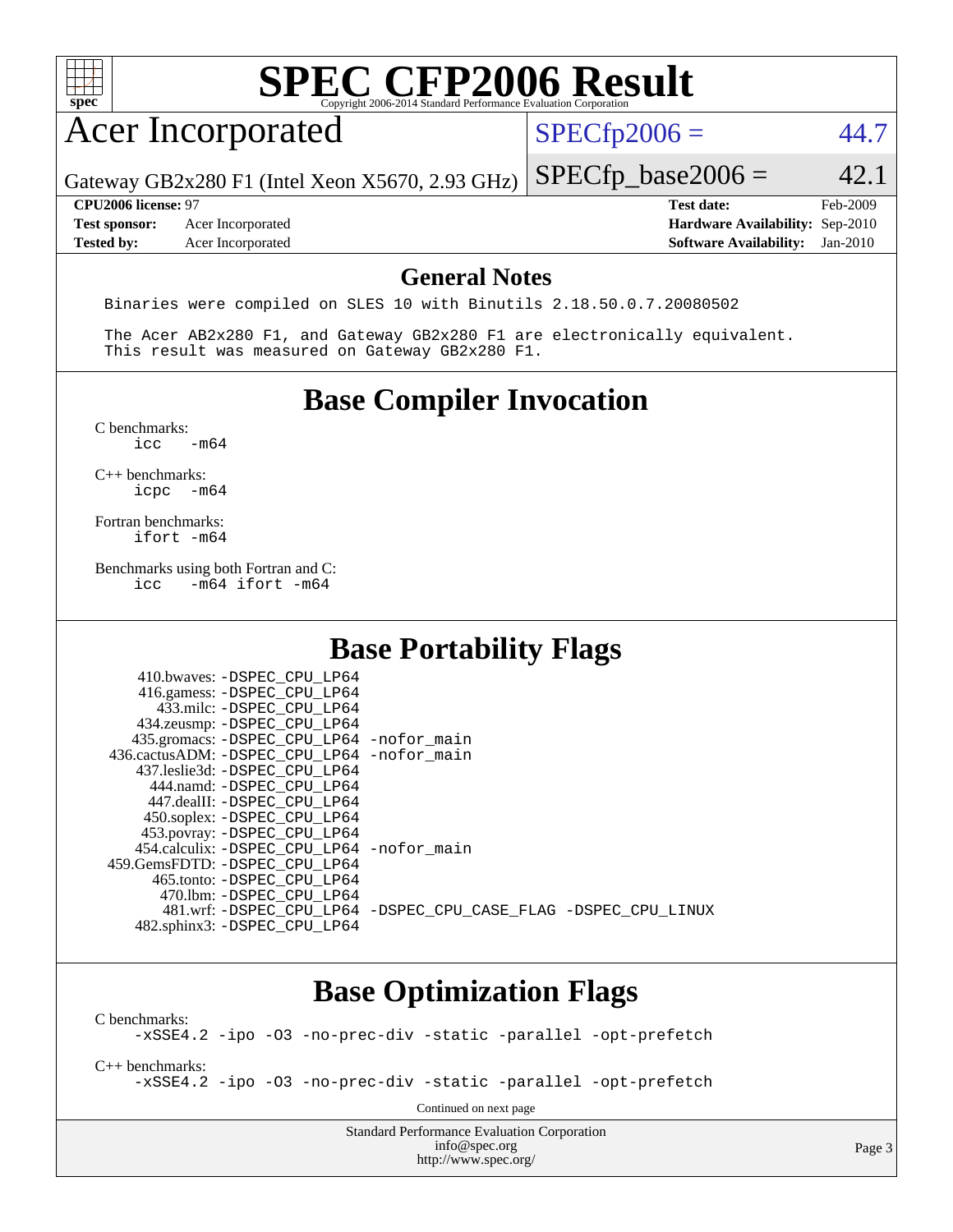

## Acer Incorporated

 $SPECfp2006 = 44.7$  $SPECfp2006 = 44.7$ 

Gateway GB2x280 F1 (Intel Xeon X5670, 2.93 GHz)

**[CPU2006 license:](http://www.spec.org/auto/cpu2006/Docs/result-fields.html#CPU2006license)** 97 **[Test date:](http://www.spec.org/auto/cpu2006/Docs/result-fields.html#Testdate)** Feb-2009 **[Test sponsor:](http://www.spec.org/auto/cpu2006/Docs/result-fields.html#Testsponsor)** Acer Incorporated **[Hardware Availability:](http://www.spec.org/auto/cpu2006/Docs/result-fields.html#HardwareAvailability)** Sep-2010 **[Tested by:](http://www.spec.org/auto/cpu2006/Docs/result-fields.html#Testedby)** Acer Incorporated **[Software Availability:](http://www.spec.org/auto/cpu2006/Docs/result-fields.html#SoftwareAvailability)** Jan-2010

 $SPECTp\_base2006 = 42.1$ 

## **[Base Optimization Flags \(Continued\)](http://www.spec.org/auto/cpu2006/Docs/result-fields.html#BaseOptimizationFlags)**

[Fortran benchmarks](http://www.spec.org/auto/cpu2006/Docs/result-fields.html#Fortranbenchmarks):

[-xSSE4.2](http://www.spec.org/cpu2006/results/res2010q3/cpu2006-20100715-12382.flags.html#user_FCbase_f-xSSE42_f91528193cf0b216347adb8b939d4107) [-ipo](http://www.spec.org/cpu2006/results/res2010q3/cpu2006-20100715-12382.flags.html#user_FCbase_f-ipo) [-O3](http://www.spec.org/cpu2006/results/res2010q3/cpu2006-20100715-12382.flags.html#user_FCbase_f-O3) [-no-prec-div](http://www.spec.org/cpu2006/results/res2010q3/cpu2006-20100715-12382.flags.html#user_FCbase_f-no-prec-div) [-static](http://www.spec.org/cpu2006/results/res2010q3/cpu2006-20100715-12382.flags.html#user_FCbase_f-static) [-parallel](http://www.spec.org/cpu2006/results/res2010q3/cpu2006-20100715-12382.flags.html#user_FCbase_f-parallel) [-opt-prefetch](http://www.spec.org/cpu2006/results/res2010q3/cpu2006-20100715-12382.flags.html#user_FCbase_f-opt-prefetch)

[Benchmarks using both Fortran and C](http://www.spec.org/auto/cpu2006/Docs/result-fields.html#BenchmarksusingbothFortranandC): [-xSSE4.2](http://www.spec.org/cpu2006/results/res2010q3/cpu2006-20100715-12382.flags.html#user_CC_FCbase_f-xSSE42_f91528193cf0b216347adb8b939d4107) [-ipo](http://www.spec.org/cpu2006/results/res2010q3/cpu2006-20100715-12382.flags.html#user_CC_FCbase_f-ipo) [-O3](http://www.spec.org/cpu2006/results/res2010q3/cpu2006-20100715-12382.flags.html#user_CC_FCbase_f-O3) [-no-prec-div](http://www.spec.org/cpu2006/results/res2010q3/cpu2006-20100715-12382.flags.html#user_CC_FCbase_f-no-prec-div) [-static](http://www.spec.org/cpu2006/results/res2010q3/cpu2006-20100715-12382.flags.html#user_CC_FCbase_f-static) [-parallel](http://www.spec.org/cpu2006/results/res2010q3/cpu2006-20100715-12382.flags.html#user_CC_FCbase_f-parallel) [-opt-prefetch](http://www.spec.org/cpu2006/results/res2010q3/cpu2006-20100715-12382.flags.html#user_CC_FCbase_f-opt-prefetch)

**[Peak Compiler Invocation](http://www.spec.org/auto/cpu2006/Docs/result-fields.html#PeakCompilerInvocation)**

[C benchmarks](http://www.spec.org/auto/cpu2006/Docs/result-fields.html#Cbenchmarks):  $icc$   $-m64$ 

[C++ benchmarks:](http://www.spec.org/auto/cpu2006/Docs/result-fields.html#CXXbenchmarks) [icpc -m64](http://www.spec.org/cpu2006/results/res2010q3/cpu2006-20100715-12382.flags.html#user_CXXpeak_intel_icpc_64bit_bedb90c1146cab66620883ef4f41a67e)

[Fortran benchmarks](http://www.spec.org/auto/cpu2006/Docs/result-fields.html#Fortranbenchmarks): [ifort -m64](http://www.spec.org/cpu2006/results/res2010q3/cpu2006-20100715-12382.flags.html#user_FCpeak_intel_ifort_64bit_ee9d0fb25645d0210d97eb0527dcc06e)

[Benchmarks using both Fortran and C](http://www.spec.org/auto/cpu2006/Docs/result-fields.html#BenchmarksusingbothFortranandC): [icc -m64](http://www.spec.org/cpu2006/results/res2010q3/cpu2006-20100715-12382.flags.html#user_CC_FCpeak_intel_icc_64bit_0b7121f5ab7cfabee23d88897260401c) [ifort -m64](http://www.spec.org/cpu2006/results/res2010q3/cpu2006-20100715-12382.flags.html#user_CC_FCpeak_intel_ifort_64bit_ee9d0fb25645d0210d97eb0527dcc06e)

### **[Peak Portability Flags](http://www.spec.org/auto/cpu2006/Docs/result-fields.html#PeakPortabilityFlags)**

Same as Base Portability Flags

### **[Peak Optimization Flags](http://www.spec.org/auto/cpu2006/Docs/result-fields.html#PeakOptimizationFlags)**

[C benchmarks](http://www.spec.org/auto/cpu2006/Docs/result-fields.html#Cbenchmarks):

 $433.\text{mile: } -x\text{SSE4}.2(\text{pass 2}) -\text{prof-gen}(\text{pass 1}) - \text{ipo}(\text{pass 2}) -\text{O3}(\text{pass 2})$ [-no-prec-div](http://www.spec.org/cpu2006/results/res2010q3/cpu2006-20100715-12382.flags.html#user_peakPASS2_CFLAGSPASS2_LDFLAGS433_milc_f-no-prec-div)(pass 2) [-static](http://www.spec.org/cpu2006/results/res2010q3/cpu2006-20100715-12382.flags.html#user_peakPASS2_CFLAGSPASS2_LDFLAGS433_milc_f-static)(pass 2) [-prof-use](http://www.spec.org/cpu2006/results/res2010q3/cpu2006-20100715-12382.flags.html#user_peakPASS2_CFLAGSPASS2_LDFLAGS433_milc_prof_use_bccf7792157ff70d64e32fe3e1250b55)(pass 2) [-ansi-alias](http://www.spec.org/cpu2006/results/res2010q3/cpu2006-20100715-12382.flags.html#user_peakOPTIMIZE433_milc_f-ansi-alias)

470.lbm:  $-xSSE4$ . 2(pass 2)  $-prof-gen(pass 1) -ipo(pass 2) -O3(pass 2)$  $-prof-gen(pass 1) -ipo(pass 2) -O3(pass 2)$  $-prof-gen(pass 1) -ipo(pass 2) -O3(pass 2)$  $-prof-gen(pass 1) -ipo(pass 2) -O3(pass 2)$  $-prof-gen(pass 1) -ipo(pass 2) -O3(pass 2)$  $-prof-gen(pass 1) -ipo(pass 2) -O3(pass 2)$ [-no-prec-div](http://www.spec.org/cpu2006/results/res2010q3/cpu2006-20100715-12382.flags.html#user_peakPASS2_CFLAGSPASS2_LDFLAGS470_lbm_f-no-prec-div)(pass 2) [-static](http://www.spec.org/cpu2006/results/res2010q3/cpu2006-20100715-12382.flags.html#user_peakPASS2_CFLAGSPASS2_LDFLAGS470_lbm_f-static)(pass 2) [-prof-use](http://www.spec.org/cpu2006/results/res2010q3/cpu2006-20100715-12382.flags.html#user_peakPASS2_CFLAGSPASS2_LDFLAGS470_lbm_prof_use_bccf7792157ff70d64e32fe3e1250b55)(pass 2) [-parallel](http://www.spec.org/cpu2006/results/res2010q3/cpu2006-20100715-12382.flags.html#user_peakOPTIMIZE470_lbm_f-parallel) [-ansi-alias](http://www.spec.org/cpu2006/results/res2010q3/cpu2006-20100715-12382.flags.html#user_peakOPTIMIZE470_lbm_f-ansi-alias) [-auto-ilp32](http://www.spec.org/cpu2006/results/res2010q3/cpu2006-20100715-12382.flags.html#user_peakCOPTIMIZE470_lbm_f-auto-ilp32)

 482.sphinx3: [-xSSE4.2](http://www.spec.org/cpu2006/results/res2010q3/cpu2006-20100715-12382.flags.html#user_peakOPTIMIZE482_sphinx3_f-xSSE42_f91528193cf0b216347adb8b939d4107) [-ipo](http://www.spec.org/cpu2006/results/res2010q3/cpu2006-20100715-12382.flags.html#user_peakOPTIMIZE482_sphinx3_f-ipo) [-O3](http://www.spec.org/cpu2006/results/res2010q3/cpu2006-20100715-12382.flags.html#user_peakOPTIMIZE482_sphinx3_f-O3) [-no-prec-div](http://www.spec.org/cpu2006/results/res2010q3/cpu2006-20100715-12382.flags.html#user_peakOPTIMIZE482_sphinx3_f-no-prec-div) [-static](http://www.spec.org/cpu2006/results/res2010q3/cpu2006-20100715-12382.flags.html#user_peakOPTIMIZE482_sphinx3_f-static) [-auto-ilp32](http://www.spec.org/cpu2006/results/res2010q3/cpu2006-20100715-12382.flags.html#user_peakCOPTIMIZE482_sphinx3_f-auto-ilp32) [-unroll2](http://www.spec.org/cpu2006/results/res2010q3/cpu2006-20100715-12382.flags.html#user_peakCOPTIMIZE482_sphinx3_f-unroll_784dae83bebfb236979b41d2422d7ec2)

[C++ benchmarks:](http://www.spec.org/auto/cpu2006/Docs/result-fields.html#CXXbenchmarks)

 444.namd: [-xSSE4.2](http://www.spec.org/cpu2006/results/res2010q3/cpu2006-20100715-12382.flags.html#user_peakPASS2_CXXFLAGSPASS2_LDFLAGS444_namd_f-xSSE42_f91528193cf0b216347adb8b939d4107)(pass 2) [-prof-gen](http://www.spec.org/cpu2006/results/res2010q3/cpu2006-20100715-12382.flags.html#user_peakPASS1_CXXFLAGSPASS1_LDFLAGS444_namd_prof_gen_e43856698f6ca7b7e442dfd80e94a8fc)(pass 1) [-ipo](http://www.spec.org/cpu2006/results/res2010q3/cpu2006-20100715-12382.flags.html#user_peakPASS2_CXXFLAGSPASS2_LDFLAGS444_namd_f-ipo)(pass 2) [-O3](http://www.spec.org/cpu2006/results/res2010q3/cpu2006-20100715-12382.flags.html#user_peakPASS2_CXXFLAGSPASS2_LDFLAGS444_namd_f-O3)(pass 2) [-no-prec-div](http://www.spec.org/cpu2006/results/res2010q3/cpu2006-20100715-12382.flags.html#user_peakPASS2_CXXFLAGSPASS2_LDFLAGS444_namd_f-no-prec-div)(pass 2) [-static](http://www.spec.org/cpu2006/results/res2010q3/cpu2006-20100715-12382.flags.html#user_peakPASS2_CXXFLAGSPASS2_LDFLAGS444_namd_f-static)(pass 2) [-prof-use](http://www.spec.org/cpu2006/results/res2010q3/cpu2006-20100715-12382.flags.html#user_peakPASS2_CXXFLAGSPASS2_LDFLAGS444_namd_prof_use_bccf7792157ff70d64e32fe3e1250b55)(pass 2) [-fno-alias](http://www.spec.org/cpu2006/results/res2010q3/cpu2006-20100715-12382.flags.html#user_peakOPTIMIZE444_namd_f-no-alias_694e77f6c5a51e658e82ccff53a9e63a) [-auto-ilp32](http://www.spec.org/cpu2006/results/res2010q3/cpu2006-20100715-12382.flags.html#user_peakCXXOPTIMIZE444_namd_f-auto-ilp32)

Continued on next page

Standard Performance Evaluation Corporation [info@spec.org](mailto:info@spec.org) <http://www.spec.org/>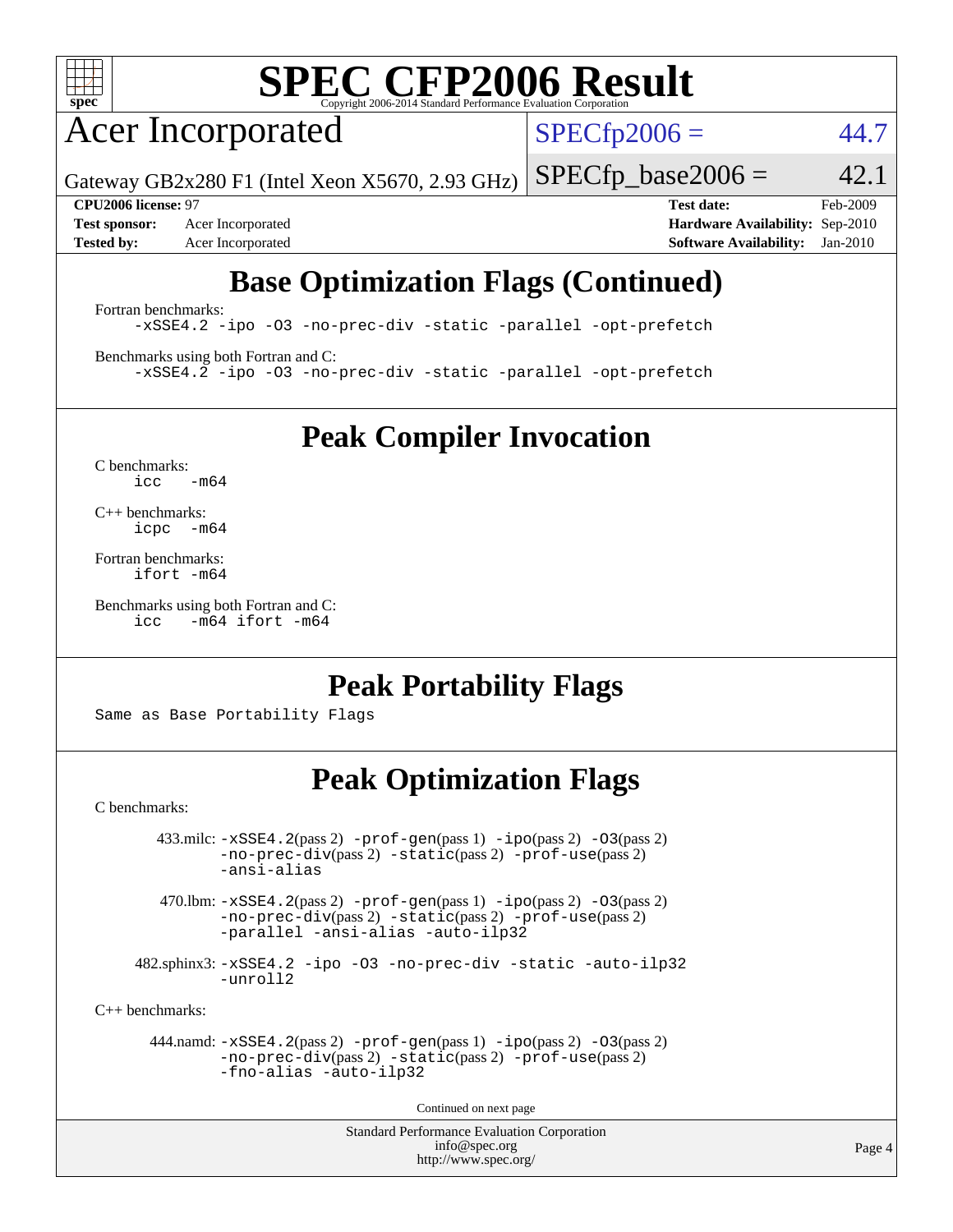

Acer Incorporated

 $SPECfp2006 = 44.7$  $SPECfp2006 = 44.7$ 

Gateway GB2x280 F1 (Intel Xeon X5670, 2.93 GHz)

**[Tested by:](http://www.spec.org/auto/cpu2006/Docs/result-fields.html#Testedby)** Acer Incorporated **[Software Availability:](http://www.spec.org/auto/cpu2006/Docs/result-fields.html#SoftwareAvailability)** Jan-2010

**[CPU2006 license:](http://www.spec.org/auto/cpu2006/Docs/result-fields.html#CPU2006license)** 97 **[Test date:](http://www.spec.org/auto/cpu2006/Docs/result-fields.html#Testdate)** Feb-2009 **[Test sponsor:](http://www.spec.org/auto/cpu2006/Docs/result-fields.html#Testsponsor)** Acer Incorporated **[Hardware Availability:](http://www.spec.org/auto/cpu2006/Docs/result-fields.html#HardwareAvailability)** Sep-2010

 $SPECTp\_base2006 = 42.1$ 

## **[Peak Optimization Flags \(Continued\)](http://www.spec.org/auto/cpu2006/Docs/result-fields.html#PeakOptimizationFlags)**

|                                      | 447.dealII: -xSSE4.2(pass 2) -prof-gen(pass 1) -ipo(pass 2) -03(pass 2)<br>$-no-prec-div(pass 2) -static(pass 2) -prot-use(pass 2)$<br>-unroll2 -ansi-alias -scalar-rep- -auto-ilp32                                                 |  |  |  |  |  |  |
|--------------------------------------|--------------------------------------------------------------------------------------------------------------------------------------------------------------------------------------------------------------------------------------|--|--|--|--|--|--|
|                                      | $450.\text{soplex: } -x\text{SSE4}.2(\text{pass 2}) - \text{prof-gen}(\text{pass 1}) - \text{ipo}(\text{pass 2}) - 03(\text{pass 2})$<br>-no-prec-div(pass 2) -static(pass 2) -prof-use(pass 2)<br>-opt-malloc-options=3 -auto-ilp32 |  |  |  |  |  |  |
|                                      | 453.povray: -xSSE4.2(pass 2) -prof-gen(pass 1) -ipo(pass 2) -03(pass 2)<br>-no-prec-div(pass 2) -static(pass 2) -prof-use(pass 2)<br>-unroll4 -ansi-alias                                                                            |  |  |  |  |  |  |
| Fortran benchmarks:                  |                                                                                                                                                                                                                                      |  |  |  |  |  |  |
|                                      | 410.bwaves: -xSSE4.2 -ipo -03 -no-prec-div -static -opt-prefetch<br>-parallel                                                                                                                                                        |  |  |  |  |  |  |
|                                      | 416.gamess: $-xSSE4$ . $2(pass 2)$ -prof-gen(pass 1) -ipo(pass 2) -03(pass 2)<br>-no-prec-div(pass 2) -static(pass 2) -prof-use(pass 2)<br>-unroll2 -Ob0 -ansi-alias -scalar-rep-                                                    |  |  |  |  |  |  |
|                                      | $434$ .zeusmp: basepeak = yes                                                                                                                                                                                                        |  |  |  |  |  |  |
|                                      | $437$ .leslie3d: basepeak = yes                                                                                                                                                                                                      |  |  |  |  |  |  |
|                                      | 459.GemsFDTD: -xSSE4.2(pass 2) -prof-gen(pass 1) -ipo(pass 2) -03(pass 2)<br>-no-prec-div(pass 2) -static(pass 2) -prof-use(pass 2)<br>-unroll2 -Ob0 -opt-prefetch -parallel                                                         |  |  |  |  |  |  |
|                                      | $465$ .tonto: $-xSSE4$ . $2(pass 2)$ -prof-gen(pass 1) -ipo(pass 2) -03(pass 2)<br>-no-prec-div(pass 2) -static(pass 2) -prof-use(pass 2)<br>-inline-calloc -opt-malloc-options=3 -auto -unroll4                                     |  |  |  |  |  |  |
| Benchmarks using both Fortran and C: |                                                                                                                                                                                                                                      |  |  |  |  |  |  |
|                                      | 435.gromacs: $-xSSE4$ . 2(pass 2) $-prof$ -gen(pass 1) $-ipo$ (pass 2) $-O3$ (pass 2)<br>-no-prec-div(pass 2) -static(pass 2) -prof-use(pass 2)<br>-opt-prefetch -auto-ilp32                                                         |  |  |  |  |  |  |
|                                      | $436.cactusADM: -xSSE4.2(pass 2) -prof-gen(pass 1) -ipo(pass 2) -O3(pass 2)$<br>-no-prec-div(pass 2) -static(pass 2) -prof-use(pass 2)<br>-unroll2 -opt-prefetch -parallel -auto-ilp32                                               |  |  |  |  |  |  |
|                                      | 454.calculix: -xSSE4.2 -ipo -03 -no-prec-div -static -auto-ilp32                                                                                                                                                                     |  |  |  |  |  |  |
|                                      | 481.wrf: Same as 454.calculix                                                                                                                                                                                                        |  |  |  |  |  |  |
|                                      |                                                                                                                                                                                                                                      |  |  |  |  |  |  |
|                                      |                                                                                                                                                                                                                                      |  |  |  |  |  |  |